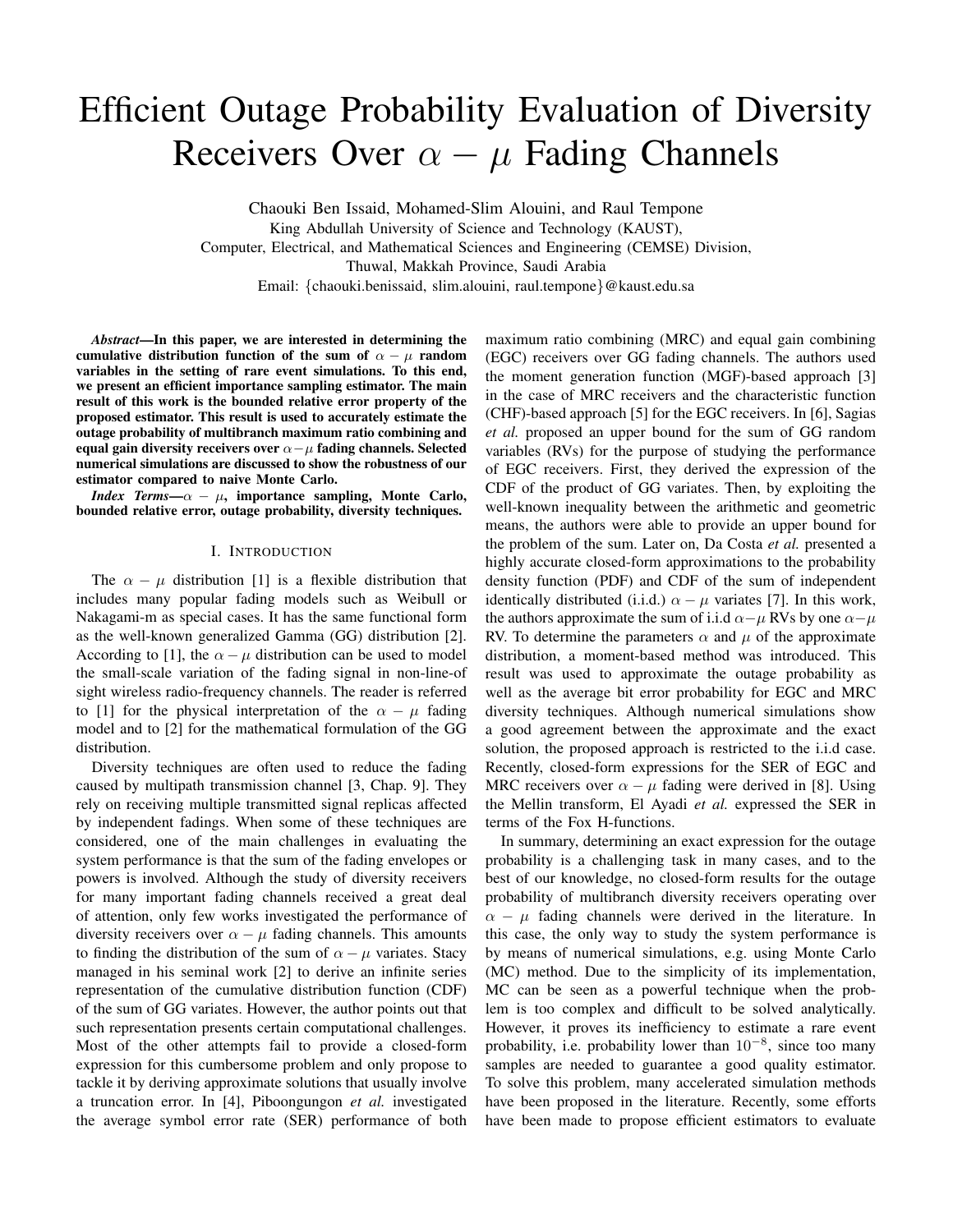the outage probability with diversity techniques for wireless communication systems. For instance, the authors in [9] have addressed this problem using two unified importance sampling (IS) schemes. However, the work was limited to the i.i.d case. Later on, the authors proposed in [10] a mean-shift IS scheme that evaluates the outage probability of multibranch MRC diversity receivers over Gamma-Gamma fading channels in both the i.i.d and independent not necessarily identically distributed (i.n.i.d). While the approach proposed in [10] does not necessarily work with all types of fading distributions, it can work with the types of fading distributions for which one can identify a parameter in the functional form of the PDF that has an effect on the mean (by shifting it towards the origin) or on the variance (by scaling it). For instance, we show in this paper, how this approach can be used to estimate accurately the left tail probability of sum of i.n.i.d  $\alpha - \mu$  variates, a problem for which no exact solution has been proposed so far to our best knowledge. Interestingly enough, we were also able to prove that the bounded relative error property of the IS estimator still holds in this kind of problem, resulting in a significant reduction in terms of number of simulation runs.

The rest of this paper is organized as follows. First, we describe the problem setting in Section II. Then, we give a brief description of the IS method in Section III. In section IV, we present our approach to estimate the outage probability for diversity receivers over  $\alpha-\mu$  fading channels as well as the main theorem proving the efficiency of the proposed method in the i.n.i.d case. Prior to concluding, we show, in Section V, some selected simulation results related to the evaluation of the outage probability of multibranch diversity receivers over  $\alpha - \mu$  fading channels. We also compare the computational efficiency of our approach compared to naive MC.

#### II. SYSTEM MODEL

The instantaneous signal-to-noise ratio (SNR) expression at the diversity receiver, is given by [11]

$$
\gamma_{end} = \frac{E_s}{N_0\sqrt{L^{1-p+q}}} \left(\sum_{\ell=1}^L X_{\ell}^p\right)^q, \tag{1}
$$

where  $(p, q) = (1, 2)$  for the EGC case and  $(p, q) = (2, 1)$ for the MRC case. The ratio  $\frac{E_s}{N_0}$  is the SNR per symbol at the transmitter,  $L$  is the number of diversity branches, and  $\{X_{\ell}\}_{\ell=1}^L$  are the channel gains which are modeled as i.n.i.d  $\alpha - \mu$  RVs with parameters  $(\alpha_{\ell}, \mu_{\ell}, \Omega_{\ell}), \ell = 1, \ldots, L$ , whose PDFs are given by [1, Eq. (1)]

$$
f_{X_{\ell}}(x) = \frac{\alpha_{\ell}\mu_{\ell}^{\mu_{\ell}}x^{\alpha_{\ell}\mu_{\ell}-1}}{\Omega_{\ell}^{\mu_{\ell}}\Gamma(\mu_{\ell})}\exp\left(-\frac{\mu_{\ell}}{\Omega_{\ell}}x^{\alpha_{\ell}}\right), x \ge 0,
$$

where  $\alpha_{\ell}$  and  $\mu_{\ell}$  are two positive real numbers that represent the distribution shape parameters,  $\Gamma(\cdot)$  is the Gamma function [12, Sec. (8.31)], and  $\Omega_\ell$  is linked to the mean of  $X_\ell$  as

$$
\mathbb{E}\left[X_{\ell}\right] = \left(\frac{\Omega_{\ell}}{\mu_{\ell}}\right)^{\frac{1}{\alpha_{\ell}}} \frac{\Gamma\left(\mu_{\ell} + \frac{1}{\alpha_{\ell}}\right)}{\Gamma(\mu_{\ell})}, \ \ell = 1, \ldots, L.
$$
 (2)

The  $\alpha - \mu$  (or GG) distribution is a generic model that covers Weibull, Gamma, Nakagami-m and other distributions as special cases. Table I summarizes these special cases when one or more of the GG distribution parameters is set equal to specific values.

TABLE I SPECIAL CASES OF THE  $\alpha - \mu$  DISTRIBUTION.

| <b>Distribution</b> | $\alpha$ | $\mu$            |    |
|---------------------|----------|------------------|----|
| Chi-squared         |          | $\in \mathbb{N}$ | 2m |
| Erlang              |          | $\in$            |    |
| Exponential         |          |                  |    |
| Rayleigh            | 2        |                  |    |
| One-sided Gaussian  | 2        |                  |    |
| Gamma               |          |                  |    |
| Nakagami-m          | 2        |                  |    |
| Weibull             |          |                  |    |

The quality of a communication system can be evaluated by computing the outage probability. This metric is a function of the transmission technique used, but also the channel on which the signal is transmitted. More specifically, for a given threshold  $\gamma_{th}$ , the outage probability P is defined as the probability that the instantaneous SNR drops below  $\gamma_{th}$ , i.e.

$$
P = \mathbb{P}(\gamma_{end} \le \gamma_{th}) = \mathbb{P}\left(\sum_{\ell=1}^{L} X_{\ell}^{p} \le \left(\frac{N_{0}}{E_{s}} \sqrt{L^{1-p+q}} \gamma_{th}\right)^{\frac{1}{q}}\right).
$$
\n(3)

In the remainder of the paper, we will focus on the EGC case and we will show how the approach can be easily extended to the MRC case. Thereby, unless stated otherwise, P will be given by

$$
P = \mathbb{P}\left(S_L = \sum_{\ell=1}^L X_\ell \le \gamma_0 = \left(\frac{N_0 L}{E_s} \gamma_{th}\right)^{\frac{1}{2}}\right). \tag{4}
$$

We can see that our goal of estimating the outage probability reduces to finding the CDF of the sum of  $\alpha - \mu$  RVs. In particular, we are interested in the case where the outage probability requirements are very low, i.e. in the range of  $10^{-6}$  to  $10^{-10}$ . For instance, this is common in areas such as wireless back-hauling using free space optics (FSO) [13] and millimeter wave [14].

### III. IMPORTANCE SAMPLING

The outage probability is given by  $P = \mathbb{E} \left[ \mathbb{1}_{(S_L \le \gamma_0)} \right],$ where  $\mathbb{E}[\cdot]$  is the expectation with respect to  $(w.r.t)$  the probability measure under which the PDF of  $X_\ell$  is  $f_{X_\ell}(\cdot)$ ,  $\ell = 1, 2, \ldots, L$ . The naive MC estimator of (4) is thus

$$
\hat{P}_{MC} = \frac{1}{N} \sum_{i=1}^{N} \mathbb{1}_{(S_L(\omega_i) \le \gamma_0)},
$$
\n(5)

where N is the number of MC samples,  $\mathbb{1}_{\left(\cdot\right)}$  is the indicator function, and  $\{S_L(\omega_i)\}_{i=1}^N$  are i.i.d. realizations of the RV  $S_L$ . The sequence  $\{X_\ell(\omega_i)\}_{\ell=1}^L$  is sampled independently according to the PDFs (2) for each realization of  $S_L$ .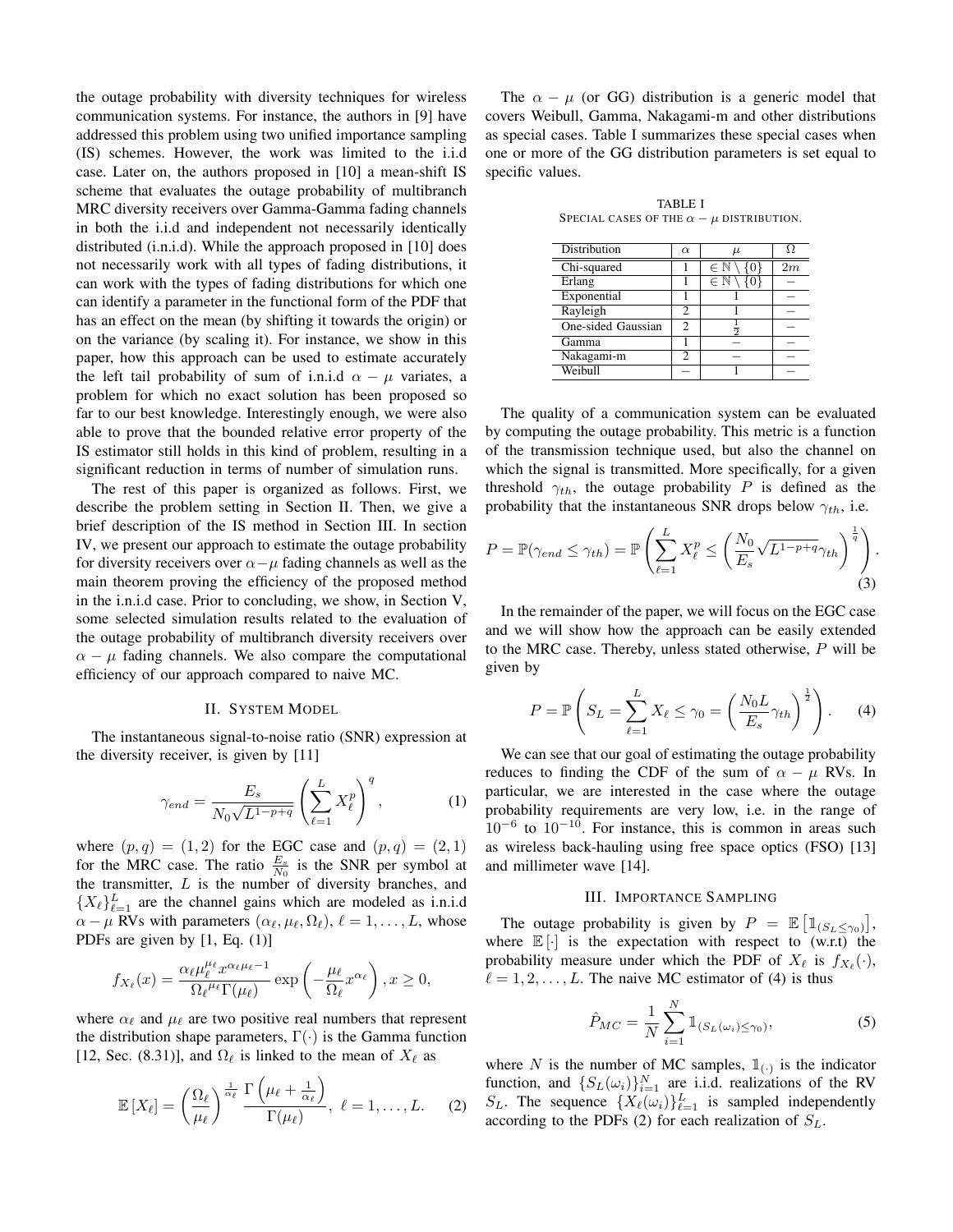By introducing new biased densities  $\{f_{X_\ell}^*(\cdot)\}_{\ell=1}^L$ , we can re-write  $P = \mathbb{E}^* \left[ \mathbb{1}_{(S_L \leq \gamma_0)} \mathcal{L}(X_1, \dots, X_L) \right]$  where  $\mathbb{E}^* \left[ \cdot \right]$  denotes the expectation w.r.t the probability measure under which the PDF of  $X_{\ell}$  is  $f_{X_{\ell}}^{*}(\cdot), \ell = 1, 2, \ldots, L$ . The likelihood ratio  $\mathcal{L}(X_1, \ldots, X_L)$  is defined as

$$
\mathcal{L}(X_1,\ldots,X_L)=\prod_{\ell=1}^L\frac{f_{X_\ell}(X_\ell)}{f_{X_\ell}^*(X_\ell)}.
$$
\n(6)

In this case, the IS estimator of (4) is

$$
\hat{P}_{IS} = \frac{1}{N^*} \sum_{i=1}^{N^*} \mathbb{1}_{(S_L(\omega_i) \leq \gamma_0)} \mathcal{L}(X_1(\omega_i), \dots, X_L(\omega_i)), \quad (7)
$$

where for each realization  $i = 1, \ldots, N$ , the sequence  ${X_{\ell}(\omega_i)}_{\ell=1}^L$  are sampled independently according to the biased PDFs  $\{f^*_\ell(\cdot)\}_{\ell=1}^L$ .

To assess the goodness of an IS approach, many criteria has been introduced in previous works (see, for instance, [15] and references therein) among them we find the bounded relative error, one of the desirable properties in the field of rare events algorithms.

### IV. PROPOSED APPROACH

In this section, a clever choice of the biased PDF is introduced. In fact, we propose to introduce the parameter  $\Omega_{\ell}^* = \Omega_{\ell} - \Omega_{0,\ell}$  in the new biased PDF where  $\Omega_{0,\ell}$  satisfies  $0 \leq \Omega_{0,\ell} < \Omega_{\ell}$  and as  $\gamma_0 \to 0$ , it approaches  $\Omega_{\ell}, \ell = 1, \ldots, L$ . This choice is justified by the fact that the biased PDF belongs to the same family as the original PDF so the sampling from it should be simple. In this case, the biased PDF is

$$
f_{X_{\ell}}^*(x) = \frac{\alpha_{\ell} \mu_{\ell}^{\mu_{\ell}} x^{\alpha_{\ell} \mu_{\ell} - 1}}{(\Omega_{\ell} - \Omega_{0,\ell})^{\mu_{\ell}} \Gamma(\mu_{\ell})} \exp\left(-\frac{\mu_{\ell} x^{\alpha_{\ell}}}{\Omega_{\ell} - \Omega_{0,\ell}}\right), x \ge 0,
$$
  

$$
\ell = 1, \dots, L.
$$
 (8)

For the selection of the parameters  $\{\Omega_{0,\ell}\}_{\ell=1}^L$ , we require that the equation  $\mathbb{E}^*[S_L] = \gamma_0$  holds in order to encourage the sampling from the region of interest  $\{S_L \leq \gamma_0\}$ . Since this equation has infinitely many solutions, we choose a particular solution of the following form

$$
\Omega_{0,\ell} = \Omega_{\ell} - \beta_{\ell} \gamma_0^{\alpha_{\ell}}, \forall \ell = 1, \dots L,
$$
\n(9)

where  $\beta_{\ell} = \left[ \frac{\mu_{\ell} \Gamma(\mu_{\ell})}{\Gamma(\mu_{\ell} + \frac{1}{\alpha_{\ell}}) L} \right]$  $\Big] ^{\alpha _\ell }.$ 

The following theorem characterizes the efficiency of our proposed IS estimator.

**Theorem 1.** Let  $\{X_{\ell}\}_{\ell=1}^{L}$  be a sequence of i.n.i.d  $\alpha - \mu$  RVs and  $f_{X_{\ell}}^{*}(\cdot)$  be defined as in (8) where  $\Omega_{0,\ell}$  is given by (9). Then, the IS estimator (7) has a bounded relative error, i.e.

$$
\limsup_{\gamma_0 \to 0} \frac{\mathbb{E}^* \left[ \mathbb{1}_{(S_L \le \gamma_0)} \mathcal{L}^2(X_1, \dots, X_L) \right]}{P^2} < +\infty. \tag{10}
$$

provided that  $\min_{1 \leq \ell \leq L} \alpha_{\ell} > 1$ .

*Proof:* See Appendix A.

**Remark 1.** To accurately estimate the probability  $P$ , naive MC requires a number of samples of the order of  $\mathcal{O}(P^{-1})$ . However, for the same accuracy requirement and when the IS estimator is endowed with the bounded relative error property, the number of simulation runs  $N$  required remains bounded independently of how small the outage probability  $P$  is.

Remark 2. In this remark, we show briefly how our approach is easily extendable to the MRC case. First, we recall the expression of the outage probability in this case

$$
P = \mathbb{P}\left(\sum_{\ell=1}^{L} X_{\ell}^2 \le \eta_0 = \frac{N_0}{E_s} \gamma_{th}\right). \tag{11}
$$

where  $X_{\ell}^2$  is also a  $\alpha - \mu$  RV with parameters  $(\frac{\alpha_{\ell}}{2}, \mu_{\ell}, \Omega_{\ell}).$ As we can see from (11), the problem is again reduced to finding the CDF of the sum of  $\alpha - \mu$  variates. Using the approach described in this section, we can easily evaluate the outage probability given by (11) for the MRC scenario.

To compare the efficiency of IS to naive MC, we need to compare the number of simulation runs required by each method to achieve the same accuracy requirement  $\varepsilon$ . To this end, we introduce the relative error of naive MC simulation

$$
\varepsilon = \frac{C}{P} \sqrt{\frac{P(1-P)}{N}},\tag{12}
$$

where  $C = 1.96$  which corresponds to a 95% confidence interval. Similarly, we define the relative error of the IS method

$$
\varepsilon^* = \frac{C}{P} \sqrt{\frac{\mathbb{V}^*[\mathbb{1}_{(S_L \le \gamma_0)} \mathcal{L}(X_1, \dots, X_L)]}{N}}.
$$
 (13)

Let  $\epsilon_0$  be a fixed accuracy requirement. Using Eqs. (12) and (13), we can determine the number of samples needed by naive MC and IS simulations respectively

$$
N = P(1 - P) \left(\frac{C}{P\epsilon_0}\right)^2,\tag{14}
$$

$$
N^* = \mathbb{V}^*[\mathbb{1}_{(S_L \le \gamma_0)} \mathcal{L}(X_1, \dots, X_L)] \left(\frac{C}{P\epsilon_0}\right)^2.
$$
 (15)

## V. SIMULATION RESULTS

This section presents the numerical simulations regarding the estimation of the outage probability using both naive MC and our proposed IS method. The accuracy, as well as the efficiency, of both methods is analyzed. Table II details the fading parameters  $(\alpha_{\ell}, \mu_{\ell})$  used in this section for two scenarios  $L = 4$  and  $L = 6$ . In Fig. 1, we plot the outage probability P against the SNR threshold  $\gamma_{th}$  using naive MC (blue curve) and our proposed IS approach (red curve). The solid line represents the EGC scenario while the dashed line is for the MRC case. Similar conclusions can be drawn for both type of diversity. In fact, we notice that for the range of probabilities between  $10^{-1}$  and  $10^{-4}$ , both methods match for the two cases. However, as the probability becomes smaller, naive MC fails to estimate the outage probability with the same accuracy as our method. In fact, we can see that for  $L = 6$ , naive MC with  $N = 10^7$  samples is unable to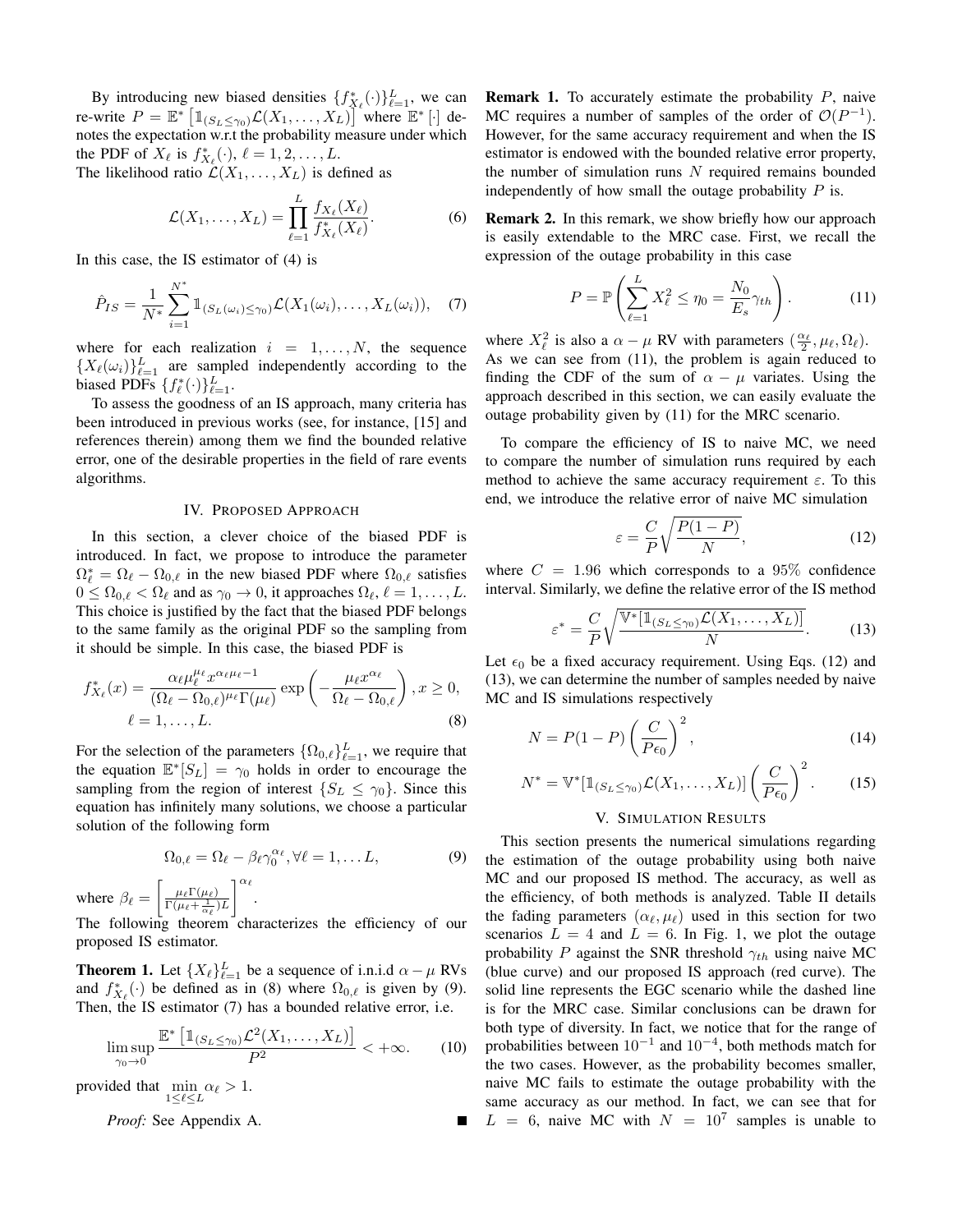estimate accurately the outage probabilities below  $10^{-6}$  while the proposed IS scheme can estimate  $P$  even with a small number of samples  $N^* = 10^4$ .

TABLE II FADING PARAMETERS USED TO SIMULATE THE OUTAGE PROBABILITY OF L-BRANCH DIVERSITY RECEIVERS OVER I.N.I.D  $\alpha - \mu$  fading model.

| Fading Parameters ( $\alpha_{\ell}$ , $\mu_{\ell}$ )                  |
|-----------------------------------------------------------------------|
| $(1.5, 2), (2, 2.5), (2.2, 3.2), (1.5, 3.5)$                          |
| $(1.5, 3), (1.8, 2.5), (2.5, 2.8), (2.2, 3), (1.5, 3.25), (1.2, 2.5)$ |



Fig. 1. Outage probability of L-branch diversity receivers over  $\alpha - \mu$  fading model with  $E_s/N_0 = 10$  dB and  $\Omega = 10$  dB. Number of samples  $N = 10^7$ and  $N^* = 10^4$ . EGC case: solid line and MRC case: dashed line.

The behavior of the number of required simulations runs by both methods for a fixed accuracy requirement  $\varepsilon = \varepsilon^* = 5\%$ is depicted in Fig. 2 for the EGC case. We can observe that, for high outage probabilities, naive MC is sufficient for the estimation of P since the number of simulation runs for both methods is quite the same. Our method outperforms naive MC in the region of rare events, i.e  $P < 10^{-6}$ . In this region, the number of samples  $N$  needed by MC to estimate P up to 95% accuracy grows rapidly whereas  $N^*$  remains almost constant. This goes hand in hand with the bounded relative error property of our IS estimator. To illustrate this idea, the number of samples  $N^*$  required by IS, for  $L = 4$  is approximately  $2.45 \times 10^3$  (respectively  $1.2 \times 10^5$ ) times less than the number of samples used in MC simulations for  $\gamma_{th}$ = 18 dB (respectively  $\gamma_{th}$  = 16 dB). Similar conclusions can be drawn for the MRC scenario. VI. CONCLUSION

In this paper, a novel approach for the efficient estimation of the left tail of the sum of  $\alpha - \mu$  variates is presented. We showed that our proposed estimator is endowed with the bounded relative error criterion. We were able to efficiently evaluate the outage probability of L-branch diversity receivers. Simulation results show the accuracy, as well as the efficiency, of our proposed IS estimator compared to the naive MC estimator. The proposed approach can be extended to other fading models, such as  $\kappa - \mu$  and  $\eta - \mu$  [16].



Fig. 2. Number of required simulation runs for 5% relative error for Lbranch EGC diversity receivers over  $\alpha - \mu$  fading model with  $E_s/N_0 = 10$ dB and  $\Omega = 10$  dB.

### APPENDIX A PROOF OF THEOREM 1

*Proof:* The likelihood ratio is given by

$$
\mathcal{L}(X_1, \dots, X_L) = \prod_{\ell=1}^L \frac{f_{X_\ell}(X_\ell)}{f_{X_\ell}^*(X_\ell)}
$$
  
= 
$$
\prod_{\ell=1}^L \left(\frac{\Omega_\ell - \Omega_{0,\ell}}{\Omega_\ell}\right)^{\mu_\ell} \prod_{\ell=1}^L \exp\left(\mu_\ell \left[\frac{1}{\Omega_\ell - \Omega_{0,\ell}} - \frac{1}{\Omega_\ell}\right] x_\ell^{\alpha_\ell}\right).
$$
(A.1)

Replacing the expression of  $\Omega_{0,\ell}$  in (8), we get

$$
\mathcal{L}(X_1, \dots, X_L) = \prod_{\ell=1}^L \left( \frac{\beta_\ell \gamma_0^{\alpha_\ell}}{\Omega_\ell} \right)^{\mu_\ell}
$$

$$
\times \exp \left( \sum_{\ell=1}^L \mu_\ell \left[ \frac{1}{\beta_\ell \gamma_0^{\alpha_\ell}} - \frac{1}{\Omega_\ell} \right] x_\ell^{\alpha_\ell} \right). \tag{A.2}
$$

Thereby, the likelihood can be bounded by

$$
\mathcal{L}(X_1, \dots, X_L) \le \prod_{\ell=1}^L \left(\frac{\beta_\ell}{\Omega_\ell}\right)^{\mu_\ell} \gamma_0^{\sum_{\ell=1}^L \mu_\ell \alpha_\ell} \times \exp\left(\sum_{\ell=1}^L \frac{\mu_\ell}{\beta_\ell} \left(\frac{x_\ell}{\gamma_0}\right)^{\alpha_\ell}\right). \tag{A.3}
$$

Let  $\eta_0 = \max_{1 \leq \ell \leq L}$  $\frac{\mu_{\ell}}{\beta_{\ell}}, \ \alpha_{max} = \max_{1 \leq \ell \leq L} \alpha_{\ell}, \text{ and } \ \alpha_{min} = \min_{1 \leq \ell \leq L} \alpha_{\ell}.$ We define the two sets

$$
I \triangleq \left\{ \frac{x_{\ell}}{\gamma_0} : \frac{x_{\ell}}{\gamma_0} < 1 \right\} \text{ and } J \triangleq \left\{ \frac{x_{\ell}}{\gamma_0} : \frac{x_{\ell}}{\gamma_0} \ge 1 \right\}. \tag{A.4}
$$

We can write

$$
\sum_{\ell=1}^{L} \left(\frac{x_{\ell}}{\gamma_0}\right)^{\alpha_{\ell}} = \sum_{\ell \in I} \left(\frac{x_{\ell}}{\gamma_0}\right)^{\alpha_{\ell}} + \sum_{\ell \in J} \left(\frac{x_{\ell}}{\gamma_0}\right)^{\alpha_{\ell}} \n\le \sum_{\ell \in I} \left(\frac{x_{\ell}}{\gamma_0}\right)^{\alpha_{min}} + \sum_{\ell \in J} \left(\frac{x_{\ell}}{\gamma_0}\right)^{\alpha_{max}}.
$$
 (A.5)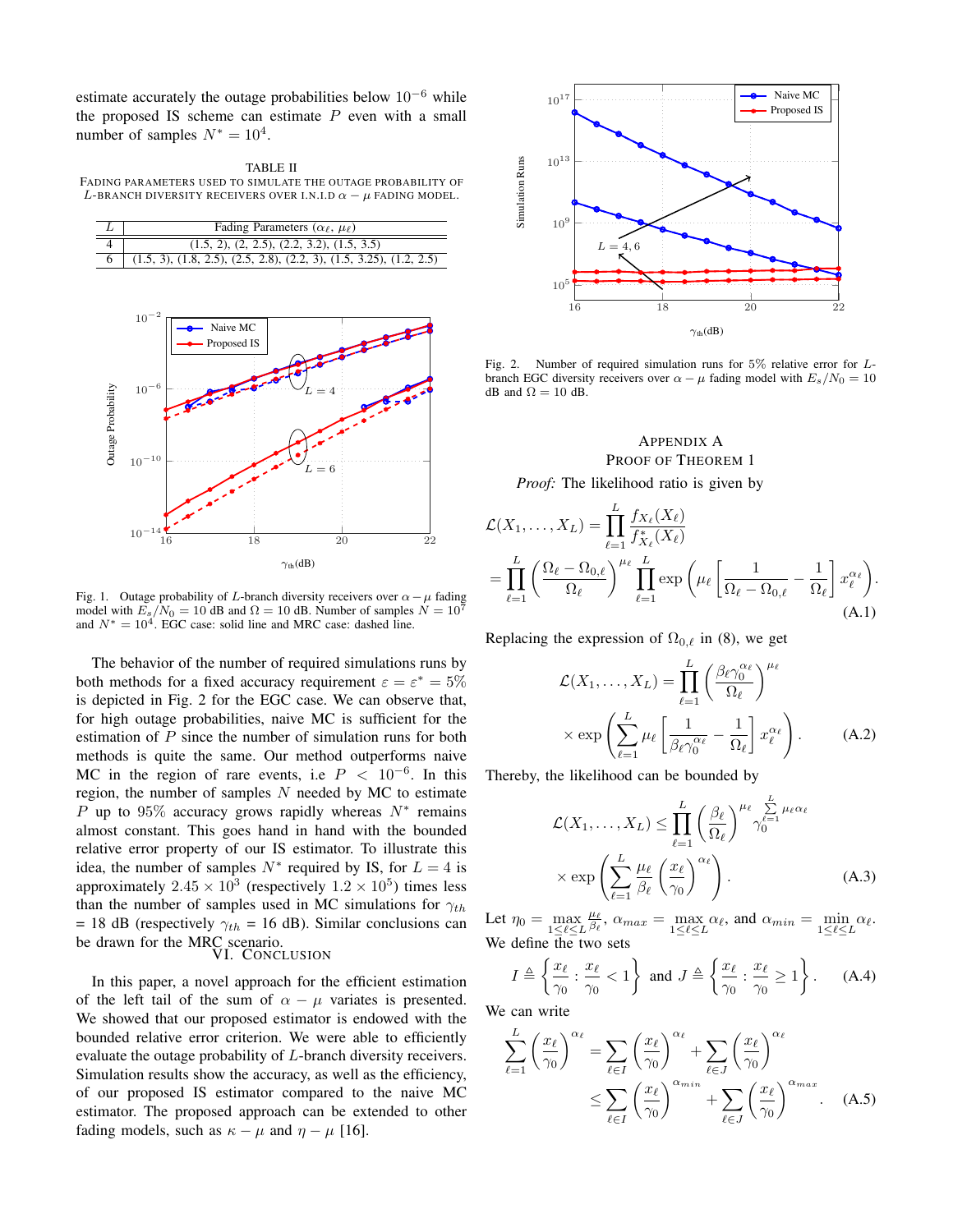Using the embedding inequality of  $L^1$  into  $L^{\alpha}$  for  $\alpha \ge 1$  [17], Combining (A.9) and (A.14), we obtain we can write, for any positive real numbers  $\{v_\ell\}_{\ell=1}^L$ 

$$
\sum_{\ell=1}^{L} v_{\ell}^{\alpha} \le \left(\sum_{\ell=1}^{L} v_{\ell}\right)^{\alpha}.
$$
 (A.6)

Since  $\min_{1 \leq \ell \leq L} \alpha_{\ell} > 1$ , we use this inequality for  $v_{\ell} = \frac{x_{\ell}}{\gamma_0}$ , to get

$$
\sum_{\ell=1}^{L} \left(\frac{x_{\ell}}{\gamma_0}\right)^{\alpha_{\ell}} \le \left(\sum_{\ell \in I} \frac{x_{\ell}}{\gamma_0}\right)^{\alpha_{min}} + \left(\sum_{\ell \in J} \frac{x_{\ell}}{\gamma_0}\right)^{\alpha_{max}} \n\le \left(\sum_{\ell=1}^{L} \frac{x_{\ell}}{\gamma_0}\right)^{\alpha_{min}} + \left(\sum_{\ell=1}^{L} \frac{x_{\ell}}{\gamma_0}\right)^{\alpha_{max}}.
$$
\n(A.7)

Thus, we can write

$$
\mathcal{L}(X_1, \dots, X_L) \leq \prod_{\ell=1}^L \left(\frac{\beta_\ell}{\Omega_\ell}\right)^{\mu_\ell} \gamma_0^{\sum_{\ell=1}^L \mu_\ell \alpha_\ell} \times \exp\left(\eta_0 \left[\frac{1}{\gamma_0^{\alpha_{min}}} \left(\sum_{\ell=1}^L x_\ell\right)^{\alpha_{min}} + \frac{1}{\gamma_0^{\alpha_{max}}} \left(\sum_{\ell=1}^L x_\ell\right)^{\alpha_{max}}\right]\right). \tag{A.8}
$$

Therefore, we obtain the following upper bound

$$
\mathbb{E}^* \left[ \mathbb{1}_{\{S_L \le \gamma_0\}} \mathcal{L}^2(X_1, \dots, X_L) \right] \le \prod_{\ell=1}^L \left( \frac{\beta_\ell}{\Omega_\ell} \right)^{2\mu_\ell} \gamma_0^{\frac{L}{\ell-1} \mu_\ell \alpha_\ell} \times \exp(4\eta_0). \tag{A.9}
$$

On the other hand, we have that

$$
\bigcap_{\ell=1}^{L} \left\{ X_{\ell} \leq \frac{\gamma_0}{L} \right\} \subset \left\{ \sum_{\ell=1}^{L} X_{\ell} \leq \gamma_0 \right\}.
$$
 (A.10)

In the i.n.i.d scenario, this leads to

$$
P \ge \prod_{\ell=1}^{L} \mathbb{P}\left(X_{\ell} \le \frac{\gamma_0}{L}\right) = \prod_{\ell=1}^{L} F_{X_{\ell}}\left(\frac{\gamma_0}{L}\right). \tag{A.11}
$$

We recall that the CDF of a GG RV is given by [2]

$$
F_{X_{\ell}}(x) = \frac{\gamma\left(\mu_{\ell}, \frac{\mu_{\ell}}{\Omega_{\ell}} x^{\alpha_{\ell}}\right)}{\Gamma(\mu_{\ell})}, \tag{A.12}
$$

where  $\gamma(\cdot, \cdot)$  is the lower incomplete Gamma defined in [12, Eq. (8.350.1)]. Since we have  $\gamma(s, z) \sim z \to 0$ z s  $\frac{z^2}{s}$  [18, Eq. (2.272)], then we can write the following asymptotic expansion

$$
F_{X_{\ell}}\left(\frac{\gamma_0}{L}\right) \underset{\gamma_0 \to 0}{\sim} \frac{\mu_{\ell}^{\mu_{\ell}-1} \gamma_0^{\alpha_{\ell}\mu_{\ell}}}{\Omega_{\ell}^{\mu_{\ell}} L^{\alpha_{\ell}\mu_{\ell}} \Gamma(\mu_{\ell})} \tag{A.13}
$$

Thus, we get as  $\gamma_0 \to 0$ 

$$
\frac{1}{P^2} \le \prod_{\ell=1}^L \left[ \frac{\Omega_\ell^{\mu_\ell} L^{\alpha_\ell} \mu_\ell \Gamma(\mu_\ell)}{\mu_\ell^{\mu_\ell - 1}} \right]^{2} \gamma_0^{-2} \sum_{\ell=1}^L \alpha_\ell \mu_\ell \tag{A.14}
$$

$$
\limsup_{\gamma_0 \to 0} \frac{\mathbb{E}^* \left[ \mathbb{1}_{\{S_L \le \gamma_0\}} \mathcal{L}^2(X_1, \dots, X_L) \right]}{P^2}
$$
\n
$$
\le \prod_{\ell=1}^L \left[ \frac{\left[ \Gamma(\mu_\ell) \right]^{1 + \mu_\ell \alpha_\ell} \mu_\ell^{\alpha_\ell \mu_\ell - \mu_\ell + 1}}{\left[ \Gamma(\mu_\ell + \frac{1}{\alpha_\ell}) \right]^{\mu_\ell \alpha_\ell}} \right]^2 \exp(4\eta_0). \quad (A.15)
$$

Г

and hence the proof is concluded.

#### **REFERENCES**

- [1] M. D. Yacoub, "The  $\alpha-\mu$  distribution: A physical fading model for the stacy distribution," *IEEE Transactions on Vehicular Technology*, vol. 56, pp. 27–34, Jan 2007.
- [2] E. W. Stacy, "A generalization of the gamma distribution," *The Annals of Mathematical Statistics*, vol. 33, pp. 1187–1192, 1962.
- [3] M. K. Simon and M. S. Alouini, *Digital Communications Over Fading Channels*, Second Edition ed. New York: John Wiley and Sons, 2005.
- [4] T. Piboongungon, V. A. Aalo, and C. D. Iskander, "Average error rate of linear diversity reception schemes over generalized Gamma fading channels," in *Proceedings of IEEE Southeast Conference, 2005.*, Ft. Lauderdale, Fl, April 2005, pp. 265–270.
- [5] A. Annamalai, C. Tellambura, and V. K. Bhargava, "Equal-gain diversity receiver performance in wireless channels," *IEEE Transactions on Communications*, vol. 48, pp. 1732–1745, Oct 2000.
- [6] N. C. Sagias, P. T. Mathiopoulos, P. S. Bithas, and G. K. Karagiannidis, "On the distribution of the sum of generalized Gamma variates and applications to satellite digital communications," in *Proceedings of 2nd International Symposium on Wireless Communication Systems*, Siena, Italy, Sept 2005, pp. 785–789.
- [7] D. B. D. Costa, M. D. Yacoub, and J. Filho, "Highly accurate closed-form approximations to the sum of  $\alpha-\mu$ variates and applications," *IEEE Transactions on Wireless Communications*, vol. 7, pp. 3301–3306, September 2008.
- [8] M. M. H. E. Ayadi and M. H. Ismail, "Novel closedform exact expressions and asymptotic analysis for the symbol error rate of single- and multiple-branch MRC and EGC receivers over α−µ fading," *IEEE Transactions on Vehicular Technology*, vol. 63, pp. 4277–4291, Nov 2014.
- [9] N. B. Rached, A. Kammoun, M.-S. Alouini, and R. Tempone, "Unified importance sampling schemes for efficient simulation of outage capacity over generalized fading channels," *IEEE Journal of Selected Topics in Signal Processing*, vol. 10, pp. 376–388, March 2016.
- [10] C. B. Issaid, N. B. Rached, A. Kammoun, M.-S. Alouini, and R. Tempone, "On the sum of Gamma-Gamma variates with application to the fast outage probability evaluation over fading channels," Washington D.C., USA, Dec 2016, Accepted at the Global Conference on Signal and Information Processing (GlobalSIP'2016).